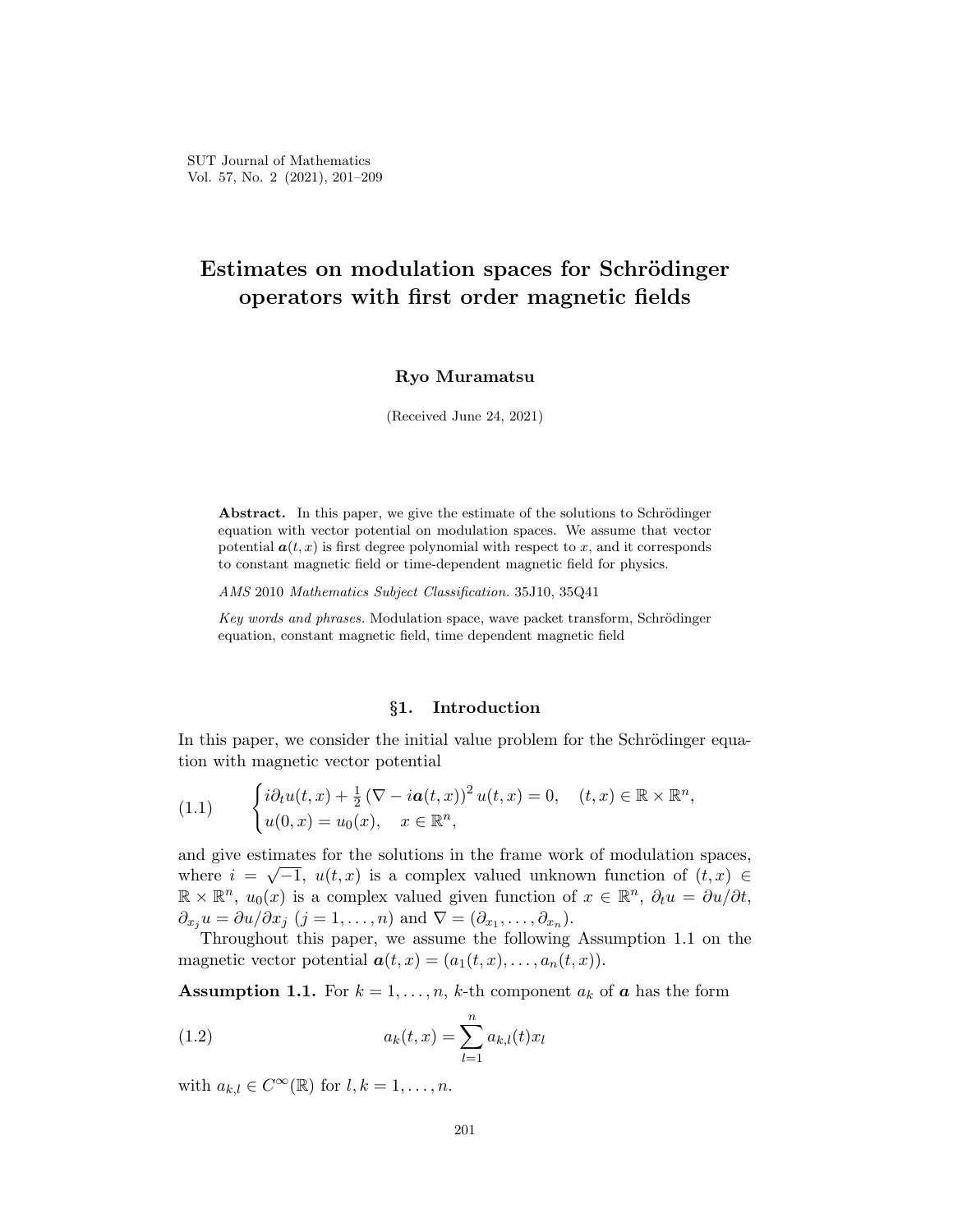202 R. MURAMATSU

**Definition 1.2** (Wave packet transform). Let  $\varphi \in \mathcal{S}(\mathbb{R}^n) \setminus \{0\}$  and  $f \in \mathcal{S}'(\mathbb{R}^n)$ . The wave packet transform  $W_{\varphi}f$  of *f* with the basic wave packet  $\varphi$  is defined by

$$
W_{\varphi}f(x,\xi) = \int_{\mathbb{R}^n} \overline{\varphi(y-x)} e^{-iy\cdot\xi} f(y) dy, \quad (x,\xi) \in \mathbb{R}^n \times \mathbb{R}^n.
$$

**Definition 1.3** (Modulation space). Let  $\varphi \in \mathcal{S}(\mathbb{R}^n) \setminus \{0\}$  and  $1 \leq p, q \leq \infty$ . We define the modulation spaces  $M_{\varphi}^{p,q}(\mathbb{R}^n)$  as follows.

$$
M_{\varphi}^{p,q}(\mathbb{R}^n) = \left\{ f \in \mathcal{S}'(\mathbb{R}^n) \middle| \|f\|_{M_{\varphi}^{p,q}} = \left\| \|W_{\varphi}f(x,\xi)\|_{L_x^p} \right\|_{L_{\xi}^q} < \infty \right\}.
$$

We remark the following properties of modulation spaces (For more details, see *§*4 and *§*6 in [3]).

**Lemma 1.4.** *Let*  $1 ≤ p, q, p_1, q_1, p_2, q_2 ≤ ∞$ *. Then* 

- *1.*  $M_{\varphi}^{p_1,q_1}(\mathbb{R}^n) \hookrightarrow M_{\varphi}^{p_2,q_2}(\mathbb{R}^n)$ *, for*  $p_1 \leq p_2$ *,*  $q_1 \leq q_2$ *.*
- 2.  $M^{p,q_1}_{\varphi}(\mathbb{R}^n) \hookrightarrow L^p(\mathbb{R}^n) \hookrightarrow M^{p,q_2}_{\varphi}(\mathbb{R}^n)$  for  $1 \leq q_1 \leq \min(p,p')$  and  $q_2 \geq$  $\max(p, p')$  with  $1/p + 1/p' = 1$ *. In particular,*  $M_{\varphi}^{2,2}(\mathbb{R}^n) = L^2(\mathbb{R}^n)$  holds.
- *3.*  $\mathcal{S}(\mathbb{R}^n)$  *is dense in*  $M^{p,q}_{\varphi}(\mathbb{R}^n)$  *for*  $1 \leq p, q < \infty$ *.*
- 4.  $M_{\varphi}^{p,q}(\mathbb{R}^n)$  *is a Banach space with norm*  $\|\cdot\|_{M_{\varphi}^{p,q}}$ .
- *5.* The definition of  $M^{p,q}_{\varphi}(\mathbb{R}^n)$  is independent of the choice of the basic wave  $packet \varphi$ *. More precisely, for any*  $\varphi, \psi \in \mathcal{S}(\mathbb{R}^n) \setminus \{0\}$ *, the norm*  $\|\cdot\|_{M^{p,q}_{\varphi}}$  $\iint$ *is equivalent to the norm*  $\|\cdot\|_{M^{p,q}_{\psi}}$ .

We denote the Fourier transform of  $f \in \mathcal{S}(\mathbb{R}^n)$  by  $\hat{f}$  or  $\mathcal{F}f$ . The inverse Fourier transform of  $f \in \mathcal{S}(\mathbb{R}^n)$  is defined by  $\check{f}$  or  $\mathcal{F}^*f$ , similarly. For our statement, we define the Schrödinger operator of a free particle  $e^{it\frac{\Delta}{2}}$  by

$$
\left(e^{it\frac{\Delta}{2}}f\right)(x) = \mathcal{F}_{\xi \to x}^* \left[e^{-it\frac{\xi^2}{2}}\hat{f}(\xi)\right](x), \quad f \in \mathcal{S}(\mathbb{R}^n).
$$

Our purpose in this study is to estimate the solution of the initial value problem (1.1) on modulation spaces. The following theorem is the main result of this paper.

**Theorem 1.5.** Let  $1 \leq p \leq \infty$ ,  $\varphi_0 \in \mathcal{S}(\mathbb{R}^n) \setminus \{0\}$ ,  $T > 0$  and  $u(t, x)$  be the *solution of* (1.1) *in*  $C(\mathbb{R}; L^2(\mathbb{R}^n))$  *for*  $u_0 \in \mathcal{S}(\mathbb{R}^n)$ *.* 

*If* **a** *satisfies the Assumption 1.1, then there exists*  $C_T > 0$  *such that* 

(1.3) 
$$
||u(t, \cdot)||_{M^{p,p}_{\varphi(t, \cdot)}} \leq C_T ||u_0||_{M^{p,p}_{\varphi_0}}, \quad u_0 \in \mathcal{S}(\mathbb{R}^n)
$$

*for all*  $t \in [-T, T]$  *where we denote*  $\varphi(t, x)$  *by*  $e^{it\frac{\Delta}{2}}\varphi_0(x)$ *.*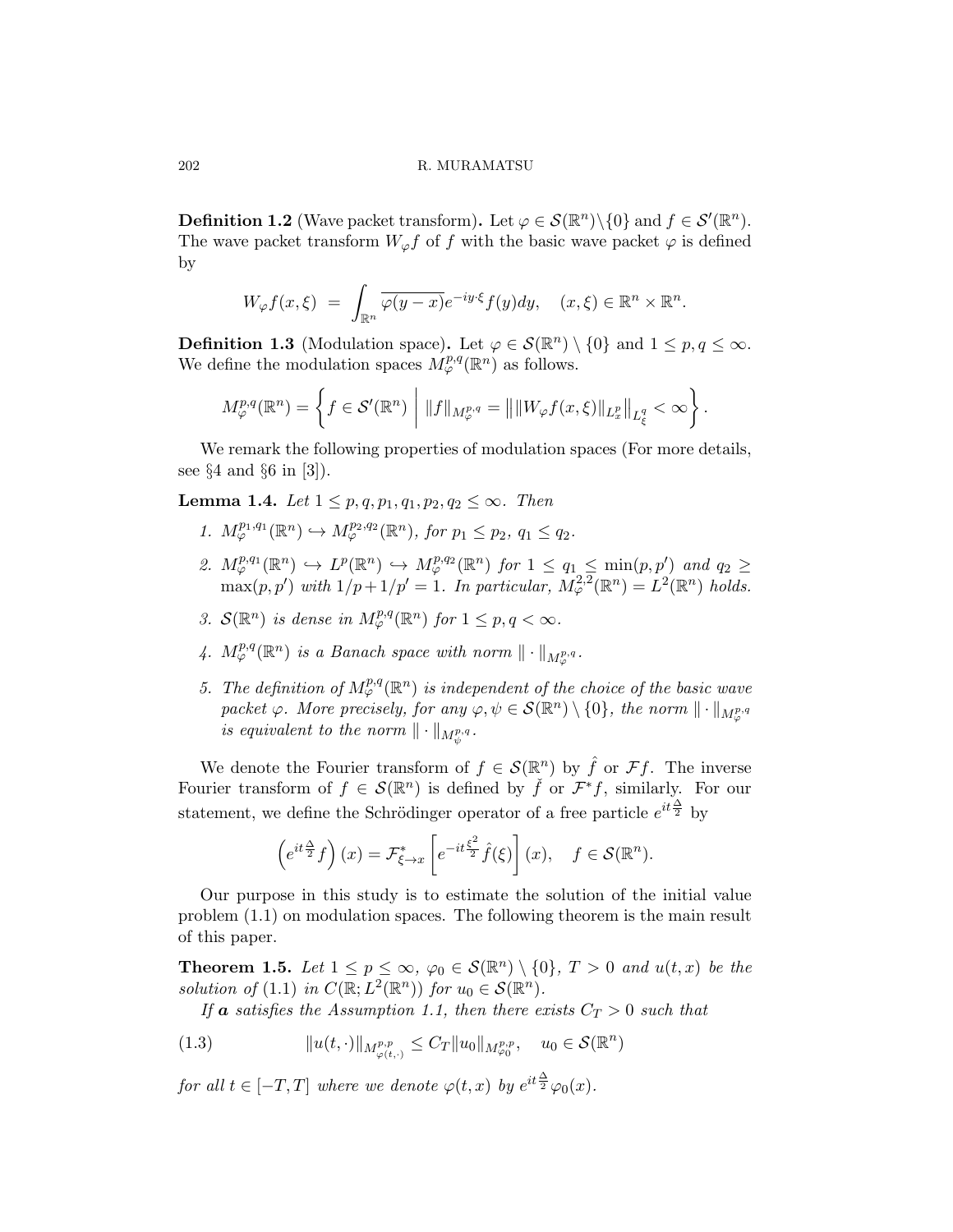We often use the wave packet transform for the function  $u(t, x)$  on  $\mathbb{R} \times \mathbb{R}^n$ with the basic wave packet  $\varphi(t, x)$  on  $\mathbb{R} \times \mathbb{R}^n$ , so we use the following notations

$$
W_{\varphi(t,\cdot)}u(t,x,\xi) = W_{\varphi(t,\cdot)}\left[u(t,\cdot)\right](x,\xi) = \int_{\mathbb{R}^n} \overline{\varphi(t,y-x)}u(t,y)e^{-iy\cdot\xi}dy
$$

and  $||u(t)||_{M^{p,q}_{\varphi}} = ||||W_{\varphi}u(t, x, \xi)||_{L^p_x}||_{L^q_{\xi}}$ , for the sake of convenience.

**Remark 1.6.** We cannot expect that Theorem 1.5 is valid with *Mp,q* for  $p \neq q$ . In fact, for the constant magnetic potential  $a(t, x) = (-x_2/2, x_1/2)$ with  $n = 2$ , the  $L^2$ -unitary operator  $U = e^{ix_1x_2/2}e^{i\partial_{x_1}\partial_{x_2}}$  transforms (1.1) to Schrödinger equation with the harmonic oscillator  $(1.4)$ .

(1.4) 
$$
\begin{cases} i\partial_t v(t,x) + \frac{1}{2}\partial_{x_2}^2 v(t,x) = \frac{1}{2}x_2^2 v(t,x), & (t,x) \in \mathbb{R} \times \mathbb{R}^2, \\ v(0,x) = u_0(x), & x = (x_1, x_2) \in \mathbb{R}^2, \end{cases}
$$

where  $v(t, x) = Uu(t, x)$ . By the wave packet transform, the solution of (1.1)  $u(t, x)$  can be represented by

$$
\big|W_{\varphi(t,\cdot)} u(t,x,\xi)\big| = |W_{\varphi_0} u_0(x_1,x_2 \cos t - \xi_2 \sin t, \xi_1, x_2 \sin t - \xi_2 \cos t)|
$$

and according to [5] and the above equality,  $||u(t)||_{M^{p,q}} \leq C ||u_0||_{M^{p,q}}$  does not hold generally.

This short note is a first step for the estimate of the solutions to Schrödinger equations with magnetic potentials in modulation spaces, which is an extension of the result by K. Kato-M. Kobayashi-S. Ito [5]. In the forthcoming paper, we will discuss the case that  $a(t, x) \in C^{\infty}(\mathbb{R} \times \mathbb{R}^{n})$  with  $|\partial_{x}^{\alpha} a(t, x)| \leq C(1 +$  $|x|$ <sup> $\rho$ *-*| $\alpha$ |</sup> for  $\rho$  < 1.

Schrödinger equations with time-independent magnetic potential  $a(t, x) =$  $a(x)$  have been investigated by B. Simon [10], T. Kato [7], and so on. In [10], B. Simon showed the essentially self-adjointness of  $H_0 = -(\nabla - i a(x))^2$  on  $C_0^{\infty}$  when div $a = 0$ ,  $a \in L_{loc}^q(\mathbb{R}^n)$  with  $q > \max(n, 4)$ . In [7], T. Kato relaxed some conditions of  $a(x)$  for  $H_0$  to be essentially self-adjoint on  $C_0^{\infty}$  stated in [10]. In H. Leinfelder and C. G. Simader's work [9], they proved the existence and uniqueness of the  $L^2$ -solution to the equation (1.1) with  $a(x)$  under the more general assumption which lets  $a(x)$  to be in  $L^4_{loc}(\mathbb{R}^n)$  and its derivative to be in  $L^2_{\text{loc}}(\mathbb{R}^n)$ .

When the magnetic potential depends on time, this problem becomes more difficult and delicate. K. Yajima, in the work of [13], proved the existence and uniqueness of the  $L^2$ -solution to the equation (1.1) and  $L^p$ -smoothing property of the unitary propagator  $\{U(t, s)|t, s \in \mathbb{R}\}\$  of (1.1) assuming that growth of  $a(t, x)$  and  $\partial_t a(t, x)$  are equal to first degree polynomial at infinity; i.e.  $|\boldsymbol{a}(t,x)| + |\partial_t \boldsymbol{a}(t,x)| \sim |x|$ .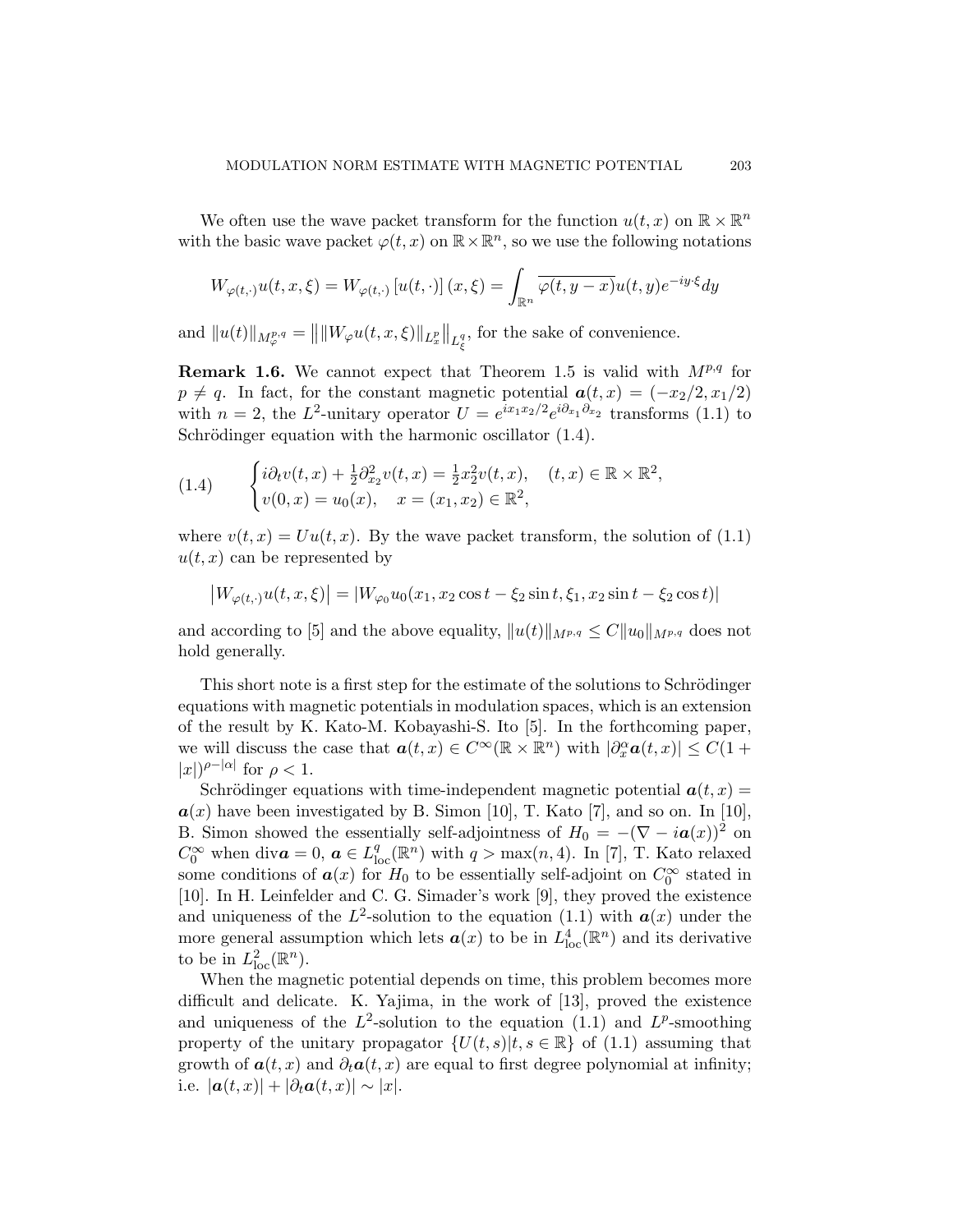204 R. MURAMATSU

From these results, the equation (1.1) can be solved on  $L^2(\mathbb{R}^n)$ , while we cannot expect to solve this equation on  $L^p(\mathbb{R}^n)$  for  $p \neq 2$ . On the contrary, there are many works on existence of solutions to the following Schrödinger equations with scholar potentials  $V \in C^{\infty}(\mathbb{R} \times \mathbb{R}^{n})$  in modulation spaces.

(1.5) 
$$
\begin{cases} i\partial_t u(t,x) + \frac{1}{2}\Delta u(t,x) = V(t,x)u(t,x), & (t,x) \in \mathbb{R} \times \mathbb{R}^n, \\ u(0,x) = u_0(x), & x \in \mathbb{R}^n. \end{cases}
$$

In the work of A. Bényi, K. Gröchenig, K. A. Okoudjou and L. G. Rogers [1], it is shown that the Schrödinger group  $e^{it|\nabla|^{\alpha}}$  for  $0 \leq \alpha \leq 2$  is bounded on  $M^{p,q}(\mathbb{R}^n)$  and this implies that the free Schrödinger equation (i.e. equation (1.5) with  $V(t, x) \equiv 0$ ) can be solved in  $M^{p,q}(\mathbb{R}^n)$  for  $1 \leq p, q \leq \infty$ . B. Wang and H. Hudzik showed that the global well-posedness of the nonlinear Schrödinger equation with power type nonlinearity by using the dispersive estimate for the free Schrödinger equation in  $M^{p,q}(\mathbb{R}^n)$ ,  $||u(t, \cdot)||_{M^{p,q}} \leq C(1+\epsilon)$ *|t*| $)$ <sup>*−n*(1/2−1/*p*)*|u*<sub>0</sub>*|*</sup>*M*<sup>*p*′</sup>,*q*, see [11]. In the work of [6], the solutions to the free Schrödinger equation or Schrödinger equation with the harmonic oscillator preserve the norm of modulation spaces,  $||u(t, \cdot)||_{M^{p,q}_{\varphi(t, \cdot)}} = ||u_0||_{M^{p,q}_{\varphi(0)}}$ . In the case of time-dependent potential, the estimate of the solution to equation (1.5) with quadratic or sub-quadratic potential on  $M^{p,q}(\mathbb{R}^n)$ ,  $||u(t, \cdot)||_{M^{p,p}_{\varphi(t, \cdot)}} \le$  $C_T ||u_0||_{M^{p,p}_{\varphi_0}}$  is obtained in [2] and [5].

However, it seems that there is no result about the Schrödinger equation with time dependent magnetic potential in modulation spaces so far.

This paper is organized as follows. In Section 2, we introduce terminology and preliminalies. We will give the representation of solution of (1.1) by wave packet transform and introduce some lemmas on characteristics corresponding to (1.1). In Section 3, we will prove Theorem 1.5.

#### *§***2. Preliminaries**

In this section, we give proofs of lemmas to prove Theorem 1.5.

**Definition 2.1** (Inverse wave packet transform). Let  $\varphi \in \mathcal{S}(\mathbb{R}^n) \setminus \{0\}$  and  $F \in \mathcal{S}'(\mathbb{R}^{2n})$ , we define the adjoint operator  $W^*_{\varphi}$  of  $W_{\varphi}$  by

$$
W_{\varphi}^*[F(y,\xi)](x) \ = \ \iint_{\mathbb{R}^{2n}} \varphi(x-y)e^{ix\cdot\xi}F(y,\xi)dy\bar{d}\xi, \quad x \in \mathbb{R}^n,
$$

where  $\bar{d}\xi = (2\pi)^{-n}d\xi$ .

Then, for  $f \in \mathcal{S}'(\mathbb{R}^n)$ , the following inversion formula holds (see [4, Corollary 11.2.7]);

$$
f(x) = \frac{1}{\|\varphi\|_{L^2}^2} W^*_{\varphi}[W_{\varphi}f](x).
$$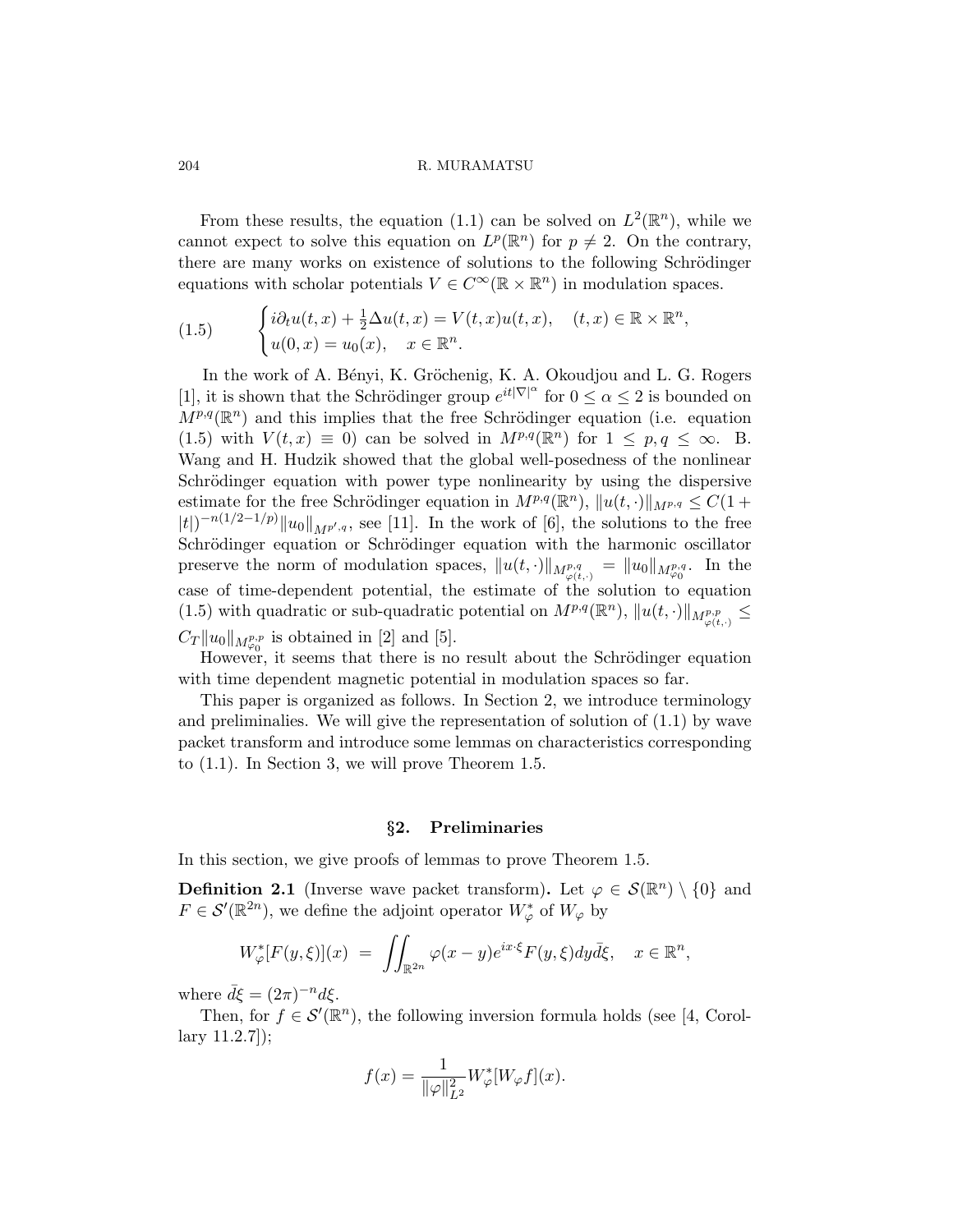For the proof of Theorem 1.5, we reduce (1.1) to a first-order partial differential equation in R <sup>2</sup>*<sup>n</sup>* by using the wave packet transform. Using formula

$$
\frac{1}{2}(\nabla - i\boldsymbol{a})^2 u = \frac{1}{2}\Delta u - \frac{1}{2}\left(i(\nabla \cdot \boldsymbol{a}) + \boldsymbol{a}^2\right)u - i\boldsymbol{a} \cdot \nabla u
$$

and substituting  $V(t, x) = i(\nabla \cdot \mathbf{a})(t, x) + \mathbf{a}^2(t, x)$  into [5, (8)–(10)], we have

$$
(2.1) \quad W_{\varphi(t,\cdot)} \left[ i\partial_t u + \frac{1}{2} \Delta u - \frac{1}{2} \left( i(\nabla \cdot \mathbf{a}) + \mathbf{a}^2 \right) u \right] (t, x, \xi)
$$
\n
$$
= \left( i\partial_t + i\xi \cdot \nabla_x - \frac{|\xi|^2}{2} - \frac{i}{2} (\nabla_x \cdot \mathbf{a}) (t, x) - \frac{1}{2} \mathbf{a}^2 (t, x) - \frac{i}{2} \nabla_x \mathbf{a}^2 (t, x) \cdot \nabla_\xi + \frac{1}{2} \nabla_x \mathbf{a}^2 (t, x) \cdot x \right) W_{\varphi(t, \cdot)} u(t, x, \xi)
$$
\n
$$
+ W_{(i\partial_t + \frac{\Delta}{2})\varphi(t, \cdot)} u(t, x, \xi) + R_1 u(t, x, \xi),
$$

where

$$
R_1 u(t, x, \xi) = -\frac{1}{2} \sum_{k,l,l'=1}^n a_{k,l}(t) a_{k,l'}(t) \int \overline{\varphi_{l,l'}(t, y - x)} u(t, y) e^{-iy \cdot \xi} dy,
$$
  

$$
\varphi_{l,l'}(t, y - x) = (y_l - x_l)(y_{l'} - x_{l'}) \varphi(t, y - x).
$$

By integration by parts, we have

(2.2) 
$$
W_{\varphi(t,\cdot)}[-i\mathbf{a}\cdot\nabla u](t,x,\xi)
$$

$$
= \left(-i\mathbf{a}(t,x)\cdot\nabla_x + i(\nabla_x\cdot\mathbf{a}(t,x)) + \xi\cdot\mathbf{a}(t,x)\right)
$$

$$
+ \nabla_x(\xi\cdot\mathbf{a}(t,x))\cdot(i\nabla_\xi - x)\Big)W_{\varphi(t,\cdot)}u(t,x,\xi) + R_2u(t,x,\xi),
$$

where

$$
R_2u(t, x, \xi) = \sum_{k,l=1}^n i \partial_{x_l} a_k(t, x) \int \overline{\varphi_l^k(t, y - x)} u(t, y) e^{-iy \cdot \xi} dy,
$$
  

$$
\varphi_l^k(t, y - x) = (y_l - x_l) \partial_{y_k} \varphi(t, y - x).
$$

Taking  $\varphi(t,x) = e^{it\frac{\Delta}{2}}\varphi_0(x)$  for  $\varphi_0(x) \in \mathcal{S}(\mathbb{R}^n)$  and combining (2.1) and  $(2.2)$ , we transform  $(1.1)$  into

$$
\label{eq:2} \begin{cases} (i\partial_t+i\nabla_\xi H(t,x,\xi)\cdot\nabla_x-i\nabla_x H(t,x,\xi)\cdot\nabla_\xi\\ \hspace{5em}+h(t,x,\xi))W_{\varphi(t,\cdot)}u(t,x,\xi)=Ru(t,x,\xi),\\ W_{\varphi(0,\cdot)}u(0,x,\xi)=W_{\varphi_0}u_0(x,\xi), \end{cases}
$$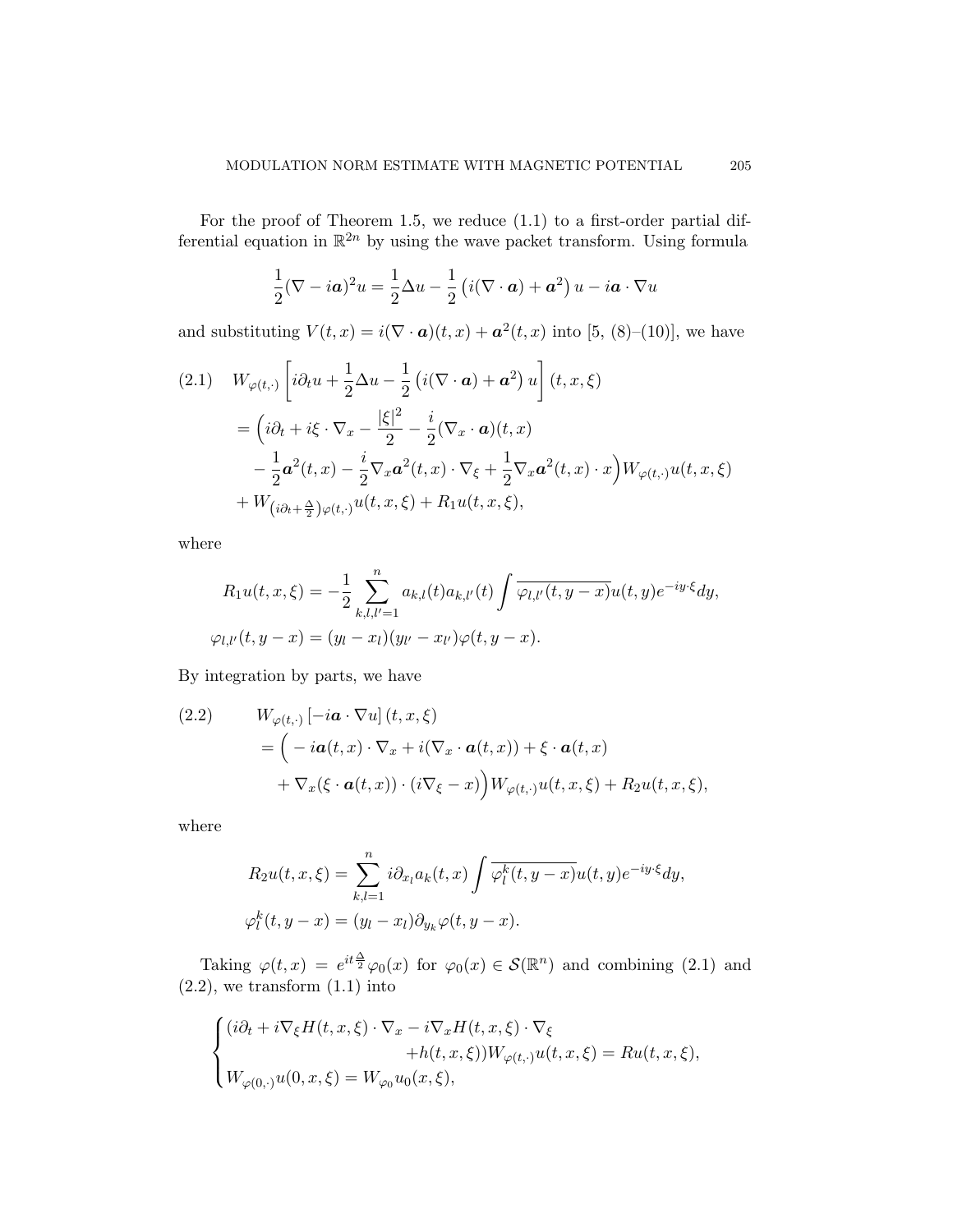where

$$
H(t, x, \xi) = \frac{1}{2} |\xi - \boldsymbol{a}(t, x)|^2,
$$
  
\n
$$
h(t, x, \xi) = -H(t, x, \xi) + \nabla_x H(t, x, \xi) \cdot x + \frac{i}{2} \nabla_x \cdot \boldsymbol{a}(t, x),
$$
  
\n
$$
Ru(t, x, \xi) = -R_1 u(t, x, \xi) - R_2 u(t, x, \xi).
$$

By the method of characteristics, we obtain the following lemma.

**Lemma 2.2.** For  $t \in \mathbb{R}$  and  $x, \xi \in \mathbb{R}^n$ , we define  $x(s) = x(s; t, x, \xi)$  and  $\xi(s) = \xi(s; t, x, \xi)$  *as the solutions of* 

(2.3) 
$$
\begin{cases} \dot{x}(s) = \nabla_{\xi} H(s, x(s), \xi(s)), & x(t) = x, \\ \dot{\xi}(s) = -\nabla_{x} H(s, x(s), \xi(s)), & \xi(t) = \xi. \end{cases}
$$

*Then the solution*  $u(t, x)$  *to* (1.1) *satisfies the integral equation* 

(2.4) 
$$
W_{\varphi(t,\cdot)}u(t,x,\xi) = e^{-i\int_0^t h(s,x(s),\xi(s))ds} \left(W_{\varphi(0,\cdot)}u_0(x(0),\xi(0)) - i\int_0^t e^{i\int_t^\tau h(s,x(s),\xi(s))ds}Ru(\tau,x(\tau),\xi(\tau))d\tau\right).
$$

We will introduce some properties of the characteristics defined as the solutions of (2.3) and won't prove the following lemma because this is proved in [5, Appendix A.].

**Lemma 2.3** (see [5]). *Let*  $w_j(s; t, x, \xi) = x_j(s), w_{n+j}(s; t, x, \xi) = \xi_j(s)$  (1  $\leq$  $j \leq n$ ) and Jacobian matrix of  $(w_1, \dots, w_n, w_{n+1}, \dots, w_{2n}) (s; t, x, \xi)$  with respect to variable  $(v_1, \dots, v_n, v_{n+1}, \dots, v_{2n}) = (x_1, \dots, x_n, \xi_1, \dots, \xi_n)$  as fol*lows:*

$$
J(s;t,x,\xi)=\left(\frac{\partial w_j(s;t,x,\xi)}{\partial v_k}\right)_{\substack{j\rightarrow 1,\cdots,2n \\ k\downarrow 1,\cdots,2n}}
$$

*.*

*Then for any*  $s, t \in \mathbb{R}$  *satisfying*  $|s - t| \leq T$  *and*  $x, \xi \in \mathbb{R}^n$ ,  $\det J(s; t, x, \xi) = 1$ .

## *§***3. Proof of Theorem1.5**

In this section, we prove Theorem 1.5 by using the lemmas in Section 2.

*Proof of Theorem 1.5.* Taking  $L^p(\mathbb{R}^n_x)$ - $L^p(\mathbb{R}^n_\xi)$  norm of the both sides of (2.4), we have

(3.1)  $\|W_{\varphi(t,\cdot)}u(t,x,\xi)\|_{L_x^p L_\xi^p}$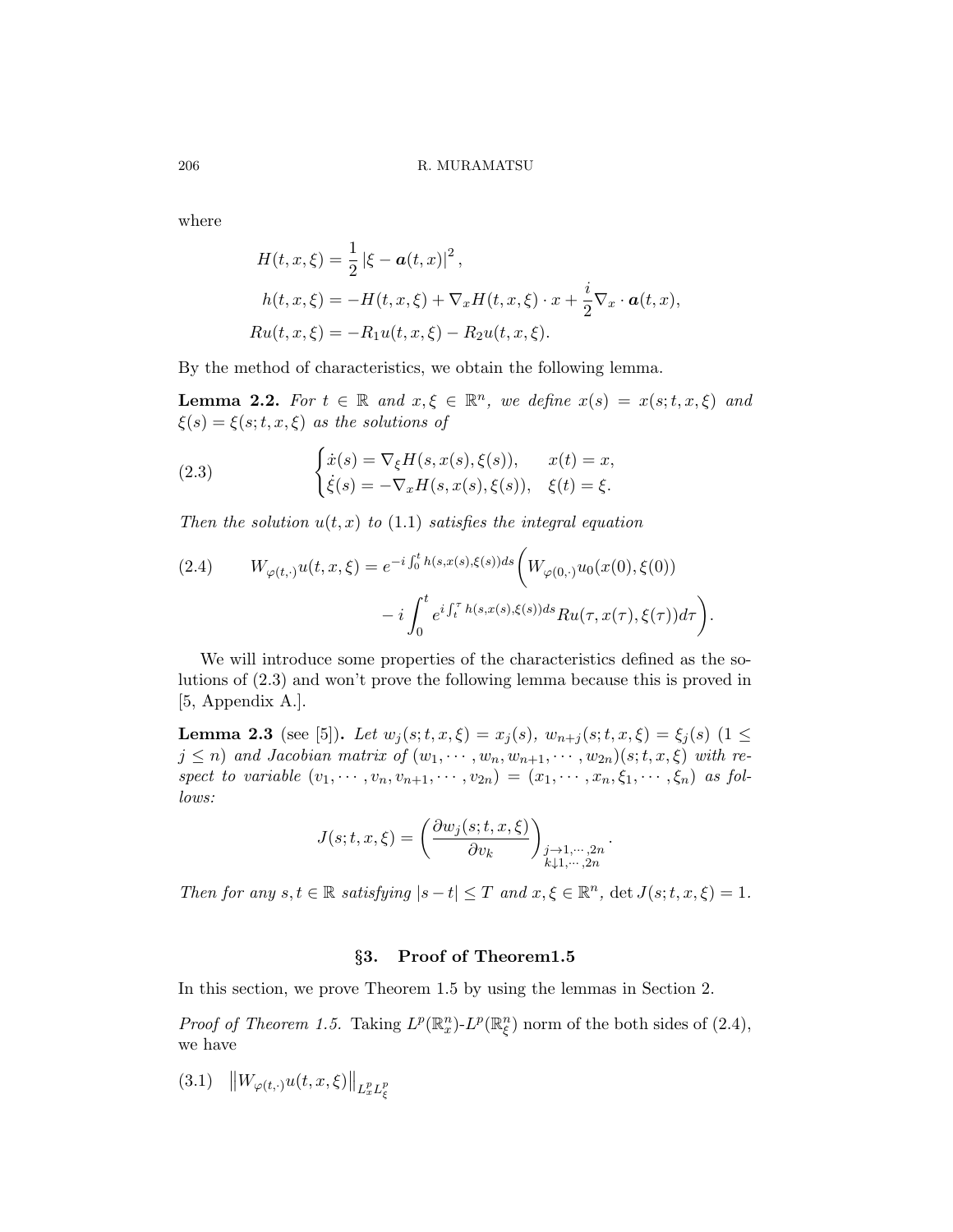$$
\leq C_T \left( \left\| W_{\varphi(0,\cdot)} u_0(x(0), \xi(0)) \right\|_{L^p_x L^p_\xi} + \int_0^t \left\| R u(\tau, x(\tau), \xi(\tau) \right\|_{L^p_x L^p_\xi} d\tau \right).
$$

First, we estimate the first term on the right hand side (3.1). Taking new variables  $X = x(0; t, x, \xi)$  and  $\Xi = \xi(0; t, x, \xi)$  we have from Lemma 2.3.

$$
\|W_{\varphi(0,\cdot)}u_0(x(0),\xi(0))\|_{L^p_xL^p_\xi} = \left(\int\int |W_{\varphi(0,\cdot)}u_0(x(0),\xi(0))|^p dx d\xi\right)^{\frac{1}{p}} \n= \left(\int\int |W_{\varphi(0,\cdot)}u_0(X,\Xi)|^p \left|\frac{\partial(x,\xi)}{\partial(X,\Xi)}\right| dX d\Xi\right)^{\frac{1}{p}} \n= \|W_{\varphi_0}u_0(x,\xi)\|_{L^p_xL^p_\xi}.
$$

Next let us estimate the second term of the right hand side of (3.1). Since  $u(\tau, y) = ||\varphi_0||_{L^2}^{-2} W_{\varphi(\tau, \cdot)}^*$  $\left[W_{\varphi\left(\tau,\cdot\right)}u\right](\tau,y),$ 

$$
\begin{split} &\|\varphi_0\|_{L^2}^2\left\|\int\overline{\phi(\tau,y-x(\tau))}u(\tau,y)e^{-iy\cdot\xi(\tau)}dy\right\|_{L^p_xL^p_\xi}\\ &=\left\|\int\overline{\phi(\tau,y-x(\tau))}W_{\varphi(\tau,\cdot)}^*\left[W_{\varphi(\tau,\cdot)}u\right](\tau,y)e^{-iy\cdot\xi(\tau)}dy\right\|_{L^p_xL^p_\xi}\\ &=\left\|\int\!\!\int\!\!\int\overline{\phi(\tau,y-x(\tau))}\varphi(\tau,y-z)W_{\varphi(\tau,\cdot)}u(\tau,z,\eta)e^{iy\cdot(\eta-\xi(\tau))}dydz\bar{d}\eta\right\|_{L^p_xL^p_\xi} \end{split}
$$

holds for  $\phi \in C(\mathbb{R}; \mathcal{S}(\mathbb{R}^n))$ . Using the equality  $\langle \eta - \xi(\tau) \rangle^2 (1 - \Delta_y) e^{iy \cdot (\eta - \xi(\tau))} =$  $e^{iy \cdot (\eta - \xi(\tau))}$  and integration by parts for 2*N* times, we have

$$
\iiint \overline{\phi(\tau, y - x(\tau))} \varphi(\tau, y - z) W_{\varphi(\tau, \cdot)} u(\tau, z, \eta) e^{iy \cdot (\eta - \xi(\tau))} dy dz d\eta
$$
  
= 
$$
\sum_{|\beta_1| + |\beta_2| \le 2N} \iiint \overline{\partial_y^{\beta_1} \phi(\tau, y - x(\tau))} \partial_y^{\beta_2} \varphi(\tau, y - z)
$$
  

$$
\times W_{\varphi(\tau, \cdot)} u(\tau, z, \eta) \frac{e^{iy \cdot (\eta - \xi(\tau))}}{(\eta - \xi(\tau))^{2N}} dy dz d\eta.
$$

Taking  $L^p(\mathbb{R}^n_x)$ - $L^p(\mathbb{R}^n_\xi)$  norm of the both sides of the above equality and new variables  $\overline{X} = x(\tau; t, x, \xi)$  and  $\Xi = \xi(\tau; t, x, \xi)$ , we have

$$
\left\| \iiint \overline{\phi(\tau, y - x(\tau))} \varphi(\tau, y - z) W_{\varphi(\tau, \cdot)} u(\tau, z, \eta) e^{iy \cdot (\eta - \xi(\tau))} dy dz d\eta \right\|_{L_x^p L_\xi^p}
$$
  

$$
\leq C_T \sum_{|\beta_1| + |\beta_2| \leq 2N} \left\| \sum_{\beta_2 | \beta_1 | \leq 2N} \overline{X} \right\|_{L_x^p L_\xi^p} \leq C_T \sum_{|\beta_2 | \beta_2 | \leq 2N} \left\| \sum_{\beta_2 | \beta_1 | \beta_2 | \leq 2N} \overline{X} \right\|_{L_x^p L_\xi^p} \leq C_T \sum_{|\beta_2 | \beta_2 | \leq 2N} \left\| \sum_{\beta_2 | \beta_2 | \beta_2 | \leq 2N} \overline{X} \right\|_{L_x^p L_x^p} \leq C_T \sum_{|\beta_2 | \beta_2 | \leq 2N} \left\| \sum_{\beta_2 | \beta_2 | \beta_2 | \leq 2N} \overline{X} \right\|_{L_x^p L_x^p} \leq C_T \sum_{|\beta_2 | \beta_2 | \leq 2N} \left\| \sum_{\beta_2 | \beta_2 | \beta_2 | \leq 2N} \overline{X} \right\|_{L_x^p L_x^p}
$$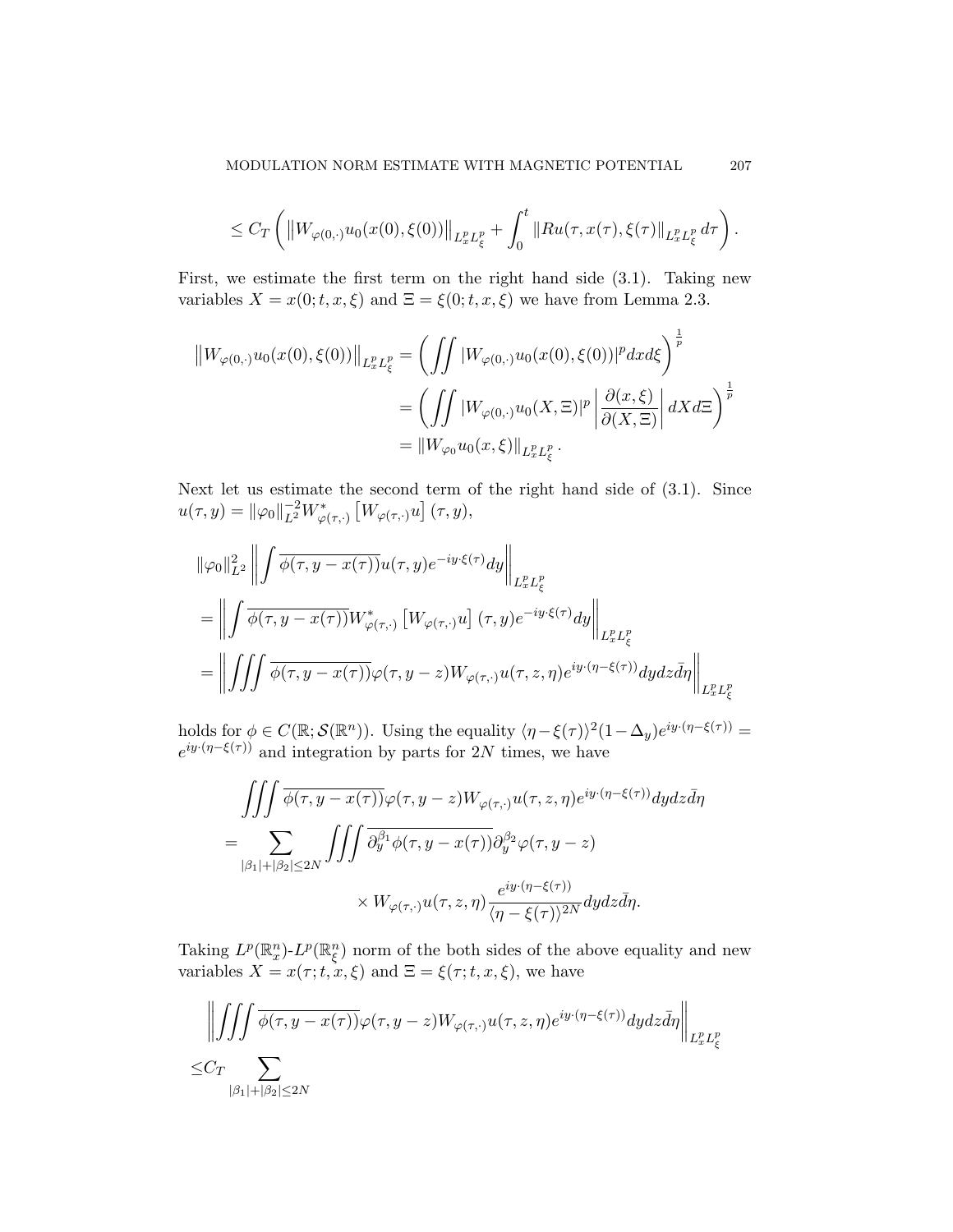$$
\left\| \iiint_{\mathcal{G}} \left| \partial_y^{\beta_2} \varphi(\tau, y - z) \right| \left| W_{\varphi(\tau, \cdot)} u(\tau, z, \eta) \right| \frac{\left| \partial_y^{\beta_1} \phi(\tau, y - x(\tau)) \right|}{\langle \eta - \xi(\tau) \rangle^{2N}} dy dz \bar{d} \eta \right\|_{L_x^p L_\xi^p}
$$
  
= 
$$
C_T \sum_{|\beta_1| + |\beta_2| \le 2N} \left\| \iint_{\mathcal{G}} F(\tau, y, \eta) \frac{\left| \partial_y^{\beta_1} \phi(\tau, y - x(\tau)) \right|}{\langle \eta - \xi(\tau) \rangle^{2N}} dy d\eta \right\|_{L_x^p L_\xi^p}
$$
  
= 
$$
C \sum_{|\beta_1| + |\beta_2| \le 2N} \left\| \left[ F(\tau) * \frac{\left| \partial_y^{\beta_1} \phi(\tau) \right|}{\langle \cdot \rangle^{2N}} \right] (\tau) \right\|_{L_x^p L_\xi^p} ,
$$

where  $F(\tau, y, \eta) = \left[ \left| \partial_y^{\beta_2} \varphi(\tau) \right| * \left| W_{\varphi(\tau, \cdot)} u(\tau) \right| \right]$  $(y, \eta)$ . Taking  $N \in \mathbb{N}$  large as  $2N > n$  and using Hausdorff-Young's inequality, we get

$$
\|Ru(\tau, x(\tau), \xi(\tau)\|_{L_x^p L_\xi^p}
$$
\n
$$
\leq \sum_{k,l=1}^n C_T \left\| \int \overline{\varphi_l^k(t, y - x(\tau))} u(\tau, y) e^{-iy \cdot \xi(\tau)} dy \right\|_{L_x^p L_\xi^p}
$$
\n
$$
+ \frac{1}{2} \sum_{k,l,l'=1}^n C_T \left\| \int \overline{\varphi_{l,l'}(t, y - x(\tau))} u(\tau, y) e^{-iy \cdot \xi(\tau)} dy \right\|_{L_x^p L_\xi^p}
$$
\n
$$
\leq C_n C_T \sum_{|\beta_1| + |\beta_2| \leq 2N} \left( \sum_{k,l=1}^n \left\| \partial_y^{\beta_1} \varphi_l^k(\tau) \right\|_{L_y^1} + \frac{1}{2} \sum_{k,l,l'=1}^n \left\| \partial_y^{\beta_1} \varphi_{l,l'}(\tau) \right\|_{L_y^1} \right)
$$
\n
$$
\times \left\| \partial_y^{\beta_2} \varphi(\tau) \right\|_{L_y^1} \left\| W_{\varphi(\tau, \cdot)} u(\tau) \right\|_{L_z^p L_\eta^p},
$$
\n
$$
\leq C_n C_T' \left\| W_{\varphi(\tau, \cdot)} u(\tau) \right\|_{L_z^p L_\eta^p},
$$

where  $C_n = \frac{3}{2}C \, ||\langle \cdot \rangle^{-2N}||_{L^1_n}$ .

Thus, using the above inequality and Gronwall inequality for (3.1), we obtain (1.3).  $\Box$ 

### **References**

- [1] Bényi, A., Gröchenig, K., Okoudjou, K.A., Rogers, L.G.: Unimodular Fourier multipliers for modulation spaces, J. Functional Anal., **246**, 366– 384 (2007).
- [2] Cordero, E., Gröchenig, K., Nicola, F, Rodino, L.: Wiener algebras of Fourier integral operators, J. Math. Pures. Appl., **99**, 219–233 (2013).
- [3] Feichtinger, H. G.: Modulation Spaces on Locally Compact Abelian Groups (TECHNICAL REPORT), Universität Wien, (1983).